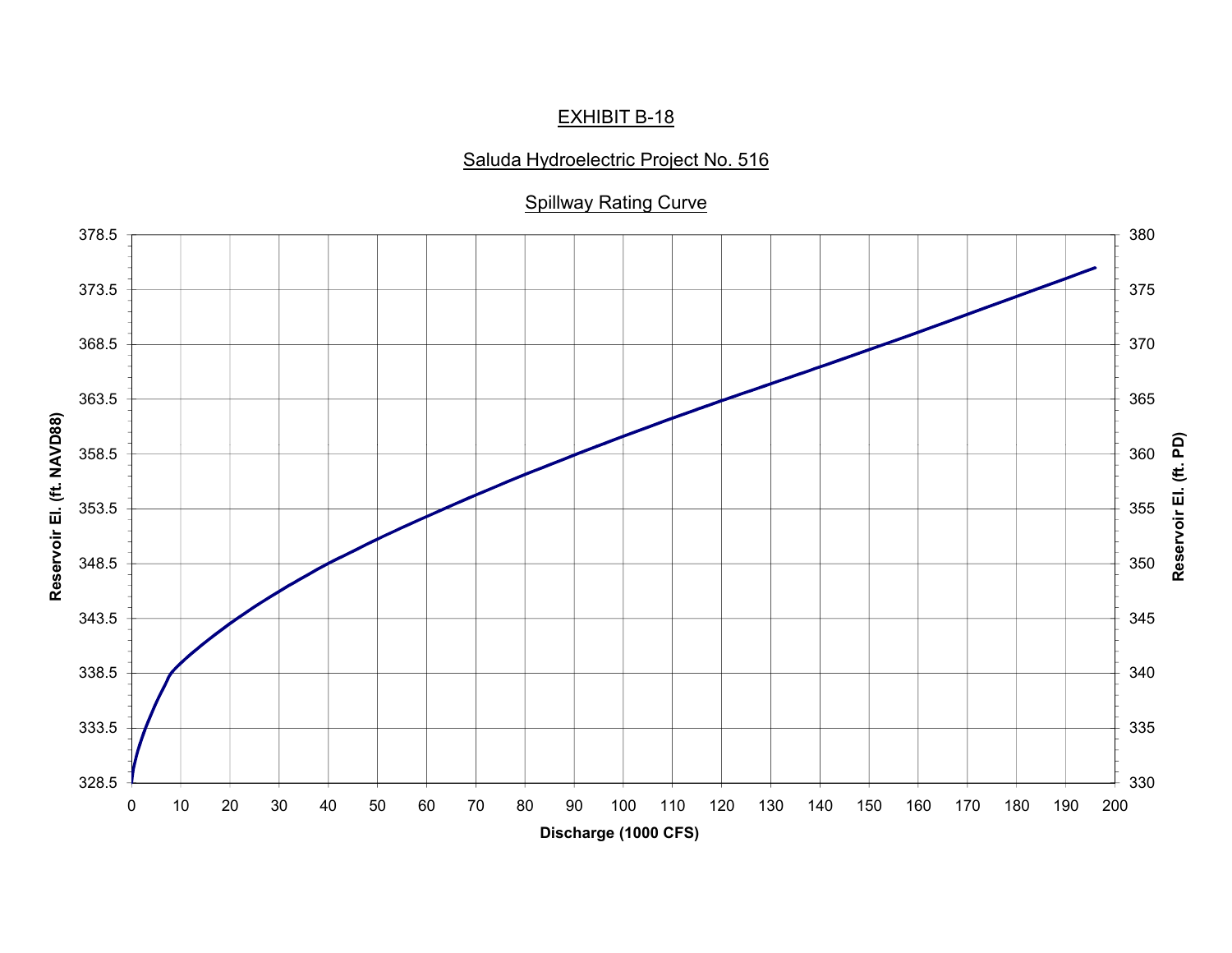## Saluda Hydroelectric Project P-516

Tailwater Rating Curve

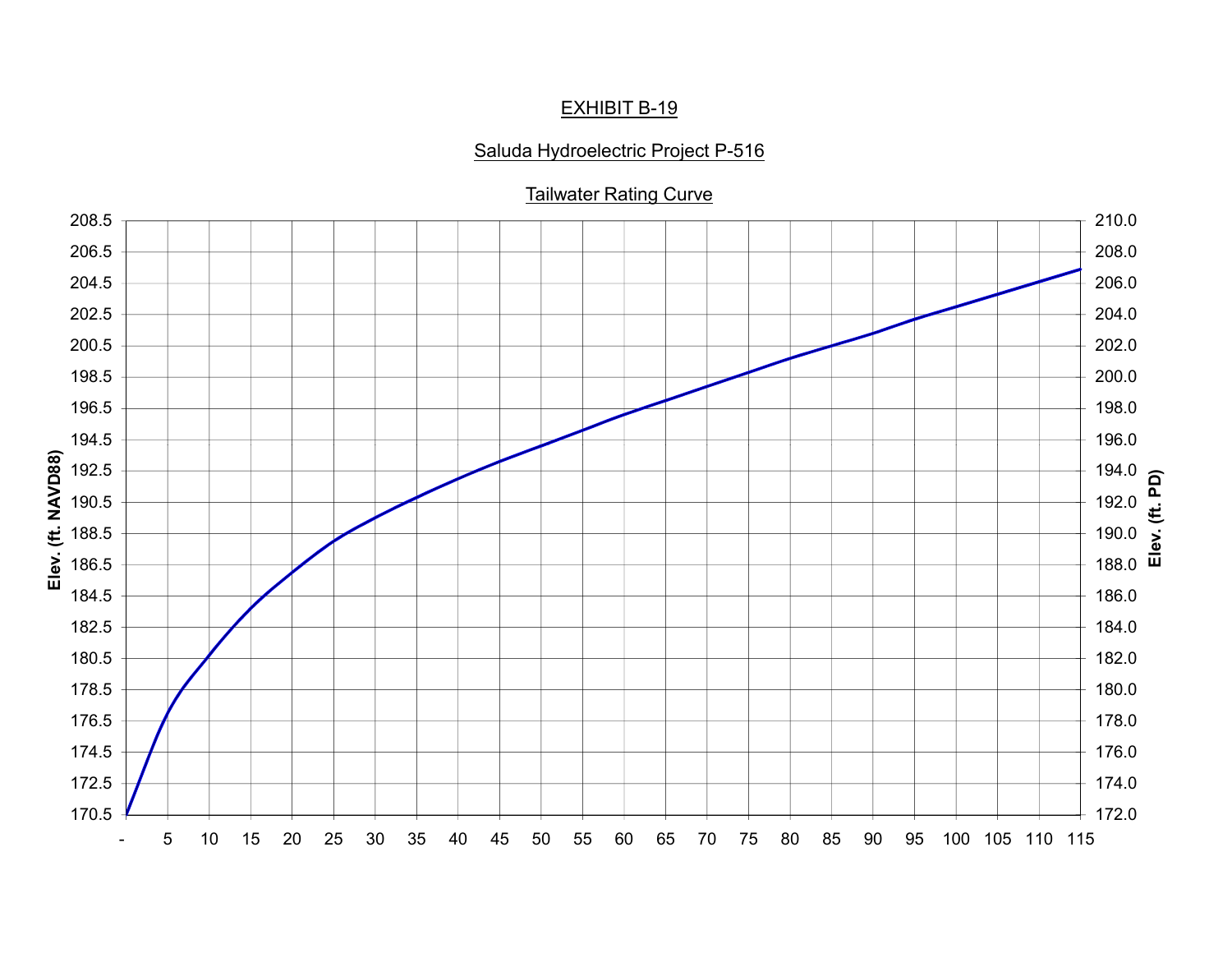#### Saluda Hydrolectric Project P-516

# **Reservoir Elevation v. Generation Capacity**

| Elevation (ft. PD) | Elevation (ft. NAVD88) | <b>KW Capacity of 5 Units</b> |
|--------------------|------------------------|-------------------------------|
| 360                | 358.5                  | 207,300                       |
| 359                | 357.5                  | 206,200                       |
| 358                | 356.5                  | 205,100                       |
| 357                | 355.5                  | 204,000                       |
| 356                | 354.5                  | 202,900                       |
| 355                | 353.5                  | 201,800                       |
| 354                | 352.5                  | 200,700                       |
| 353                | 351.5                  | 199,600                       |
| 352                | 350.5                  | 198,500                       |
| 351                | 349.5                  | 197,400                       |
| 350                | 348.5                  | 196,300                       |
| 349                | 347.5                  | 195,200                       |
| 348                | 346.5                  | 194,100                       |
| 347                | 345.5                  | 193,000                       |
| 346                | 344.5                  | 191,900                       |
| 345                | 343.5                  | 190,800                       |
| 344                | 342.5                  | 189,700                       |
| 343                | 341.5                  | 188,600                       |
| 342                | 340.5                  | 187,500                       |
| 341                | 339.5                  | 186,400                       |
| 340                | 338.5                  | 185,300                       |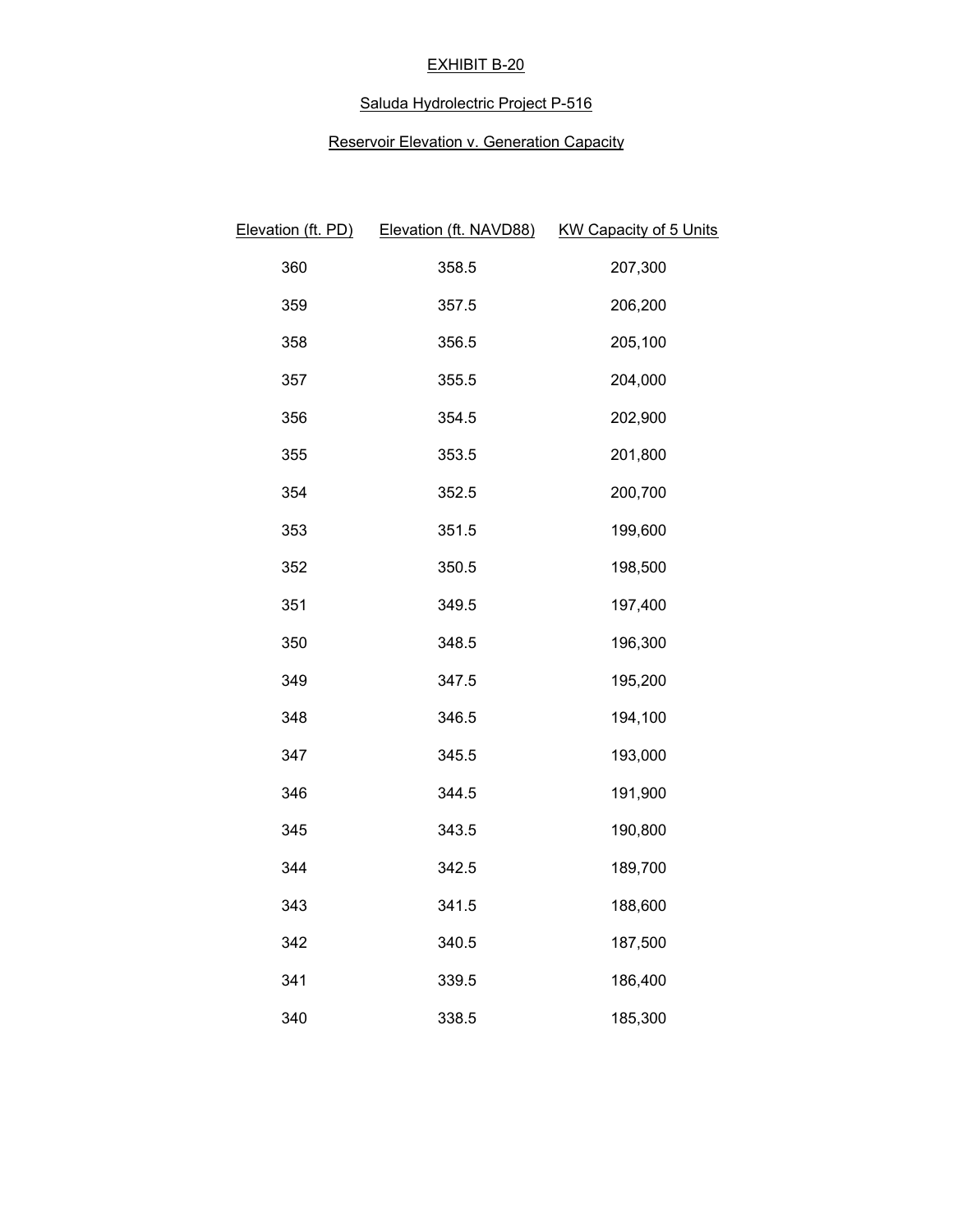# Saluda Hydroelectric Project No. 516

# Reservoir Elevation v. Capacity



Reservoir Elevation (ft. NAVD88)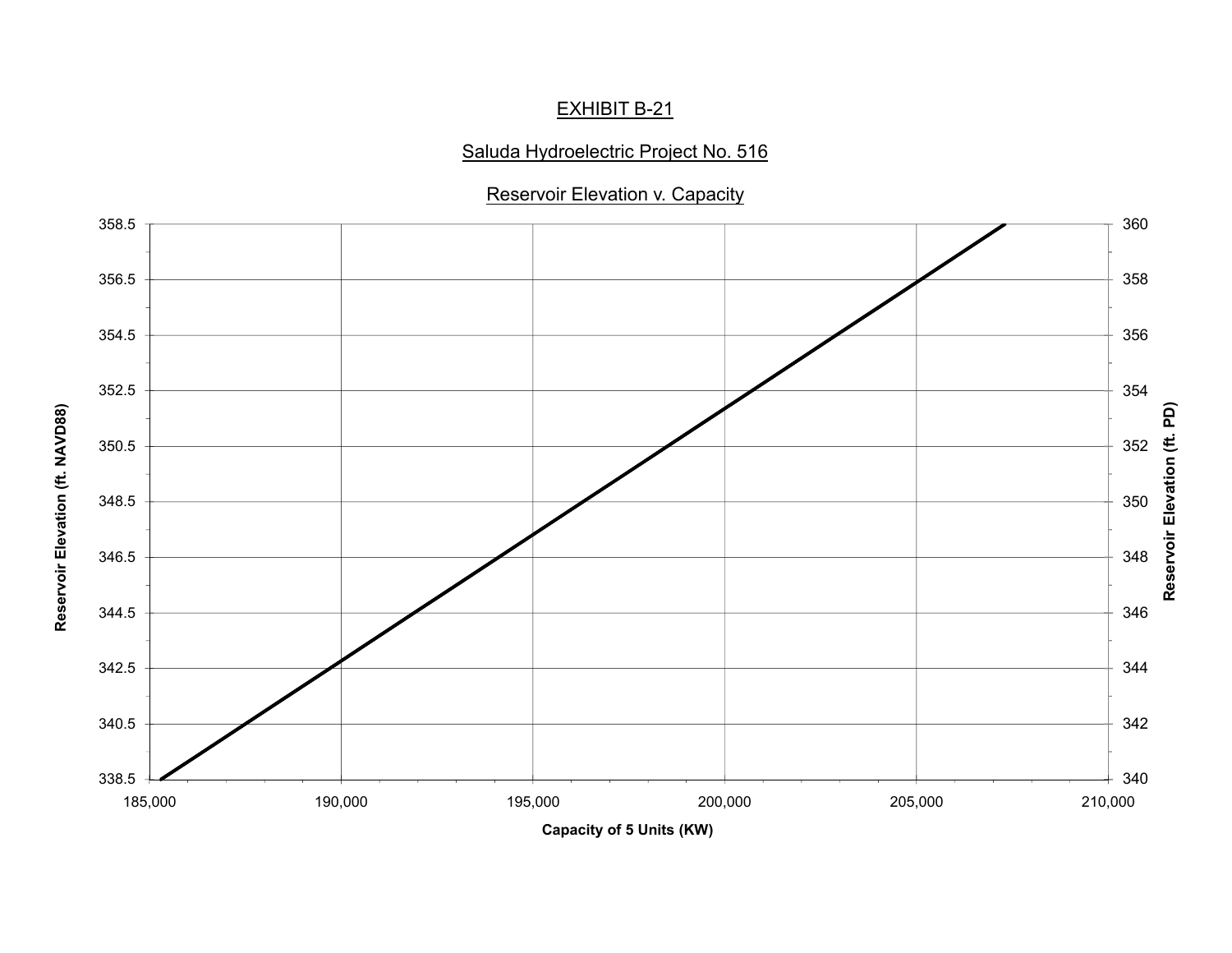#### Saluda Hydroelectric Project P-516

### **Historical v. Computed Generation**

|                  | 1993              |                 | 1994              |                 | 1995              |          | 1996              |                 | 1998              |          |
|------------------|-------------------|-----------------|-------------------|-----------------|-------------------|----------|-------------------|-----------------|-------------------|----------|
| Month            | <b>Historical</b> | <b>Computed</b> | <b>Historical</b> | <b>Computed</b> | <b>Historical</b> | Computed | <b>Historical</b> | <b>Computed</b> | <b>Historical</b> | Computed |
| <b>January</b>   | 69,102            | 64,828          | 14,674            | 19,298          | 52,838            | 50,850   | 20,732            | 23,696          | 54,649            | 48,969   |
| <b>February</b>  | 49,381            | 47,787          | 8,207             | 10,981          | 57,450            | 54,560   | 31,090            | 30,945          | 62,258            | 55,939   |
| March            | 57,799            | 55,497          | 9,419             | 13,083          | 26,509            | 28,963   | 42,690            | 42,796          | 49,658            | 45,294   |
| <b>April</b>     | 28,101            | 29,924          | 6,219             | 9,058           | 266               | 4,003    | 12,910            | 15,406          | 53,166            | 48,552   |
| May              | 13,331            | 15,889          | 1,607             | 5,320           | 1,316             | 5,976    | 15,292            | 19,085          | 36,345            | 36,007   |
| June             | 8,329             | 12,941          | 21,827            | 24.234          | 13,812            | 17,545   | 13,769            | 16,807          | 12,917            | 17.638   |
| July             | 13.151            | 17.741          | 19,683            | 22,573          | 10,686            | 15.296   | 12,343            | 15,995          | 2,458             | 9,562    |
| <b>August</b>    | 8,468             | 13,423          | 43,658            | 44,396          | 30,564            | 33,326   | 12,949            | 16,025          | 9,218             | 15,772   |
| <b>September</b> | 4,482             | 8,535           | 23,886            | 25,731          | 22,716            | 24,177   | 55,227            | 20,623          | 14,203            | 18,704   |
| October          | 8.091             | 10.909          | 25.277            | 27.255          | 25,187            | 26.979   | 12,986            | 15,298          | 13.288            | 16,373   |
| <b>November</b>  | 11,405            | 14.905          | 17,566            | 19,504          | 30,439            | 32,319   | 3,286             | 6,794           | 13,230            | 16,822   |
| <b>December</b>  | 14,662            | 17,882          | 27,765            | 29,056          | 25,428            | 27,853   | 120               | 4,473           | 10,762            | 14,830   |
| Annual           | 286,302           | 310,261         | 219,788           | 250,489         | 297,211           | 321,846  | 233,394           | 227,943         | 332,152           | 344,463  |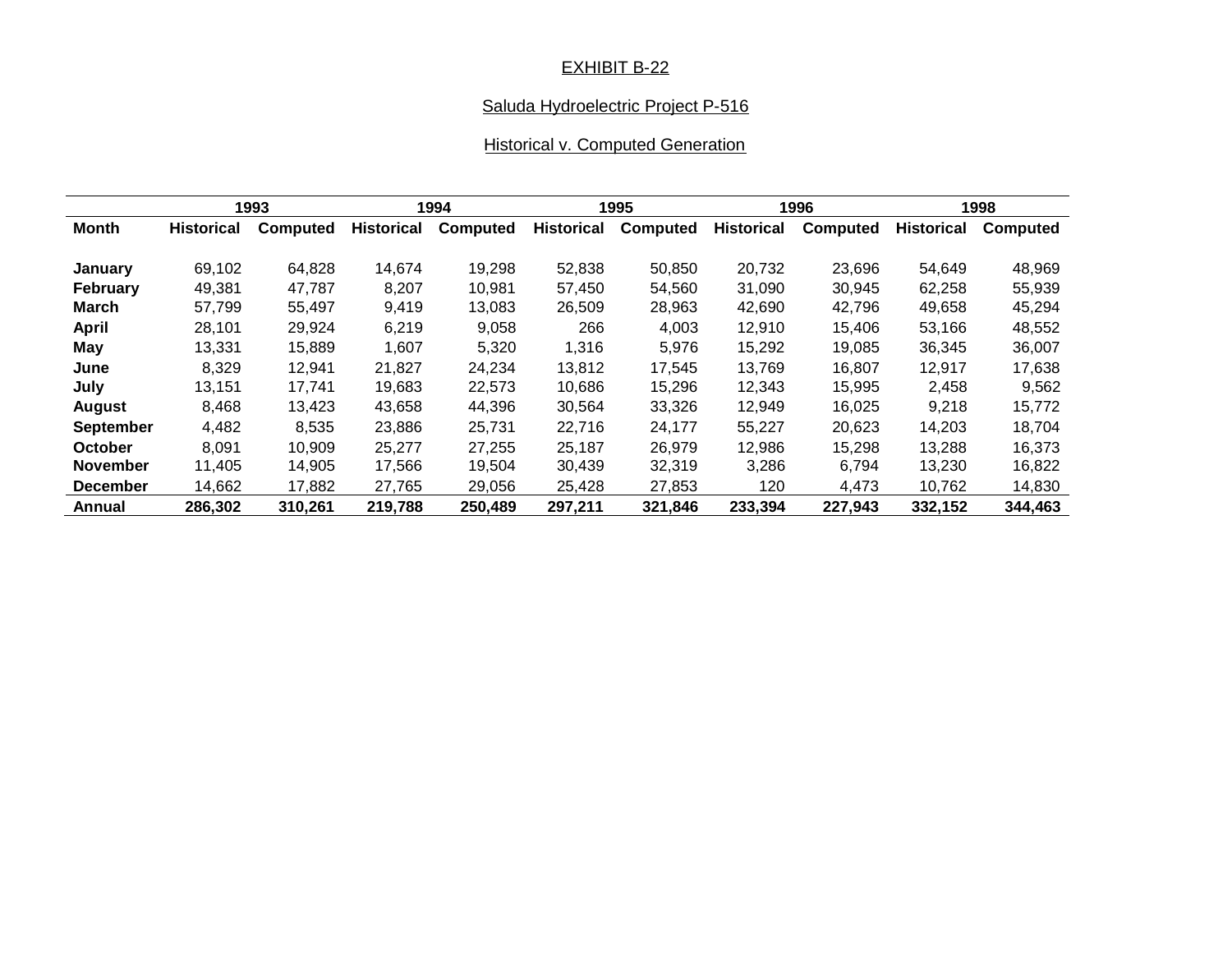Saluda Hydroelectric Project P-516

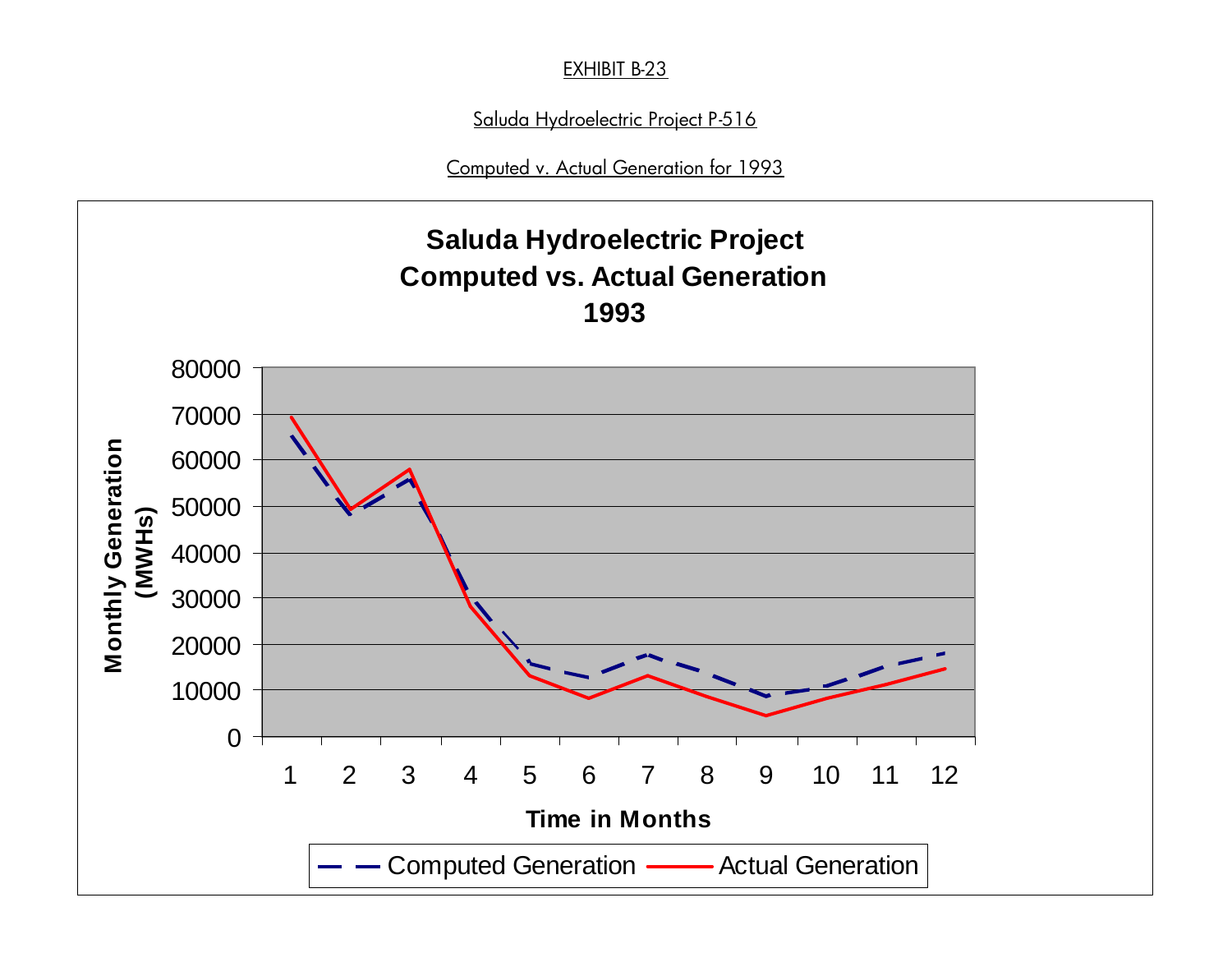Saluda Hydroelectric Project P-516

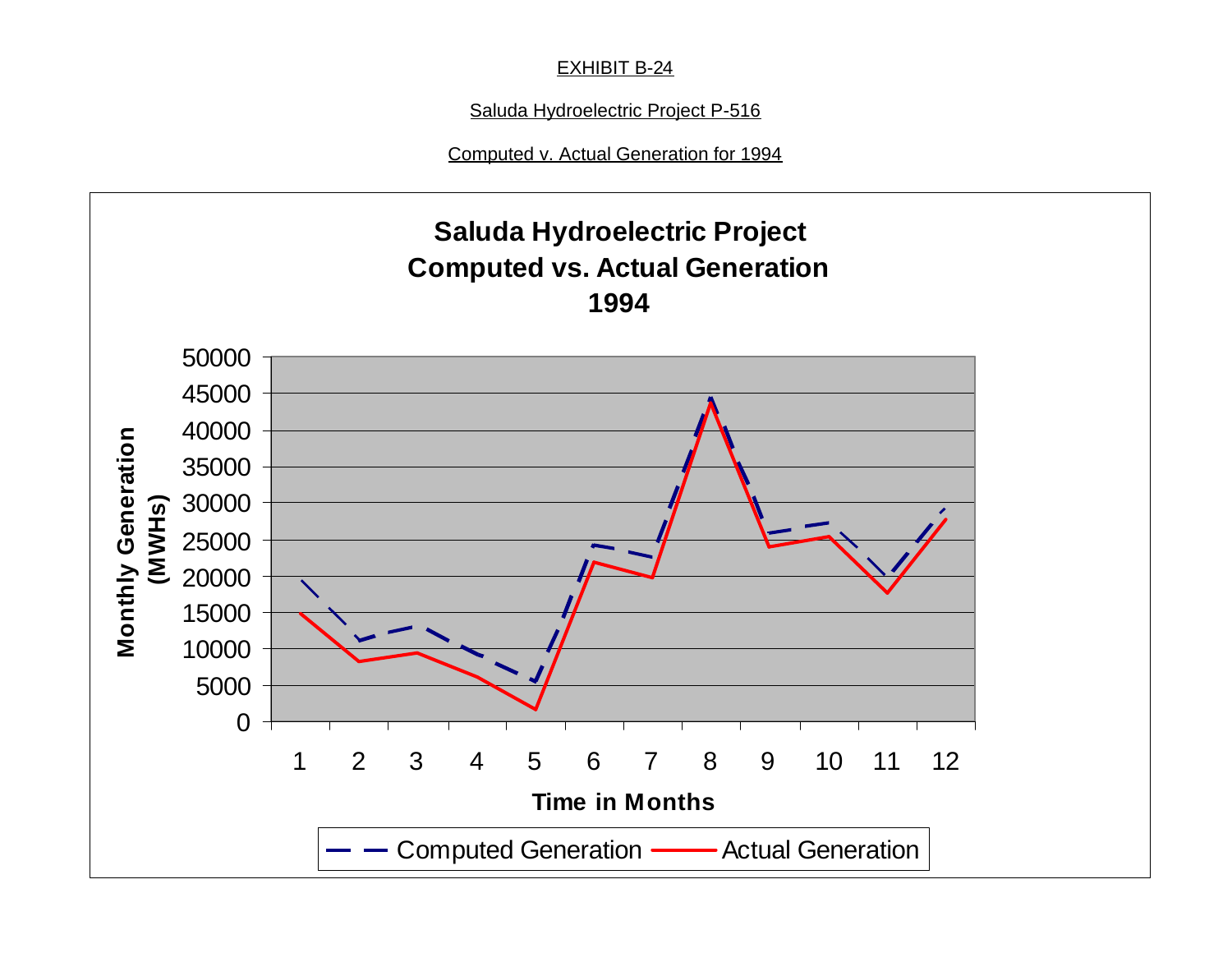Saluda Hydroelectric Project P-516

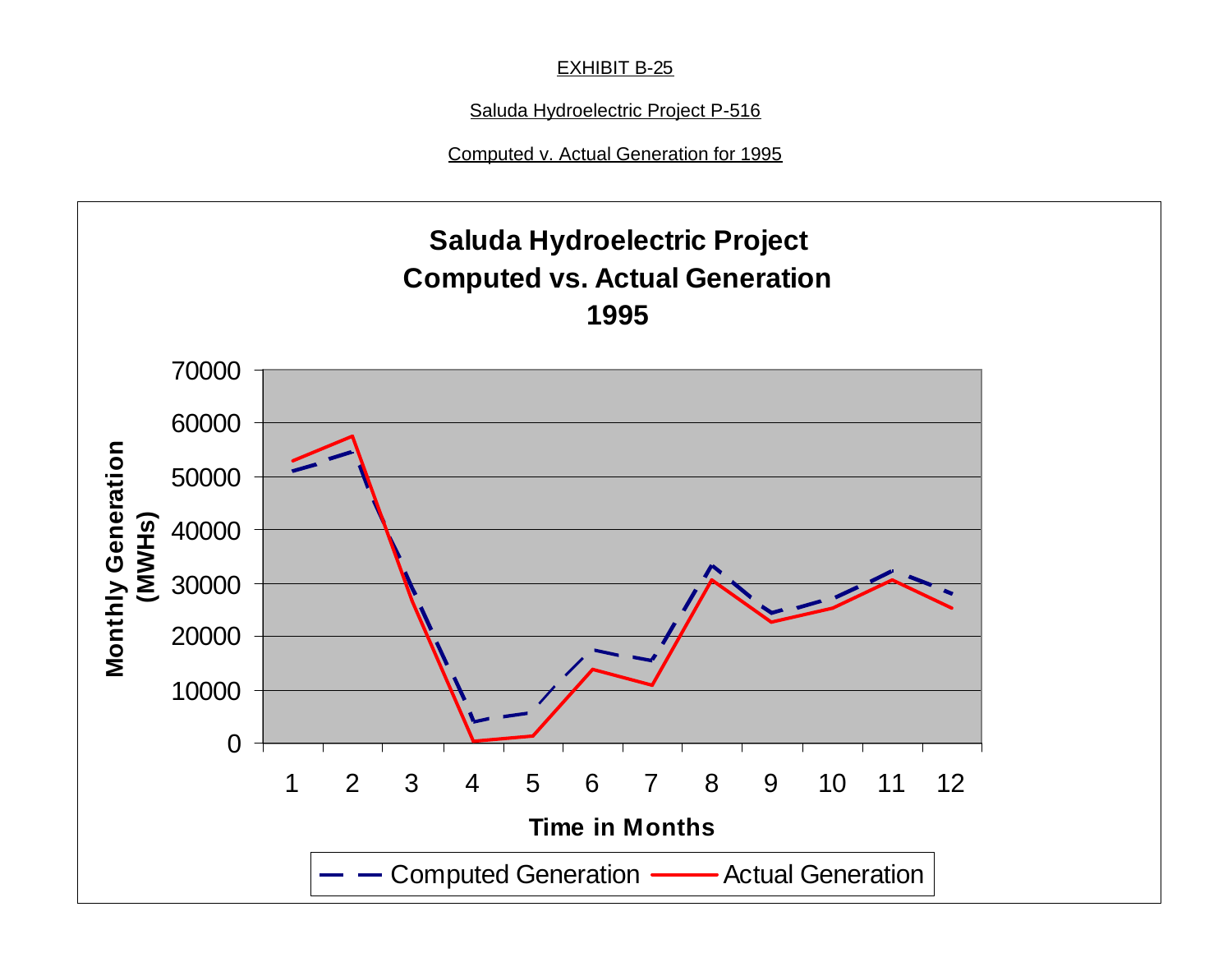Saluda Hydroelectric Project P-516

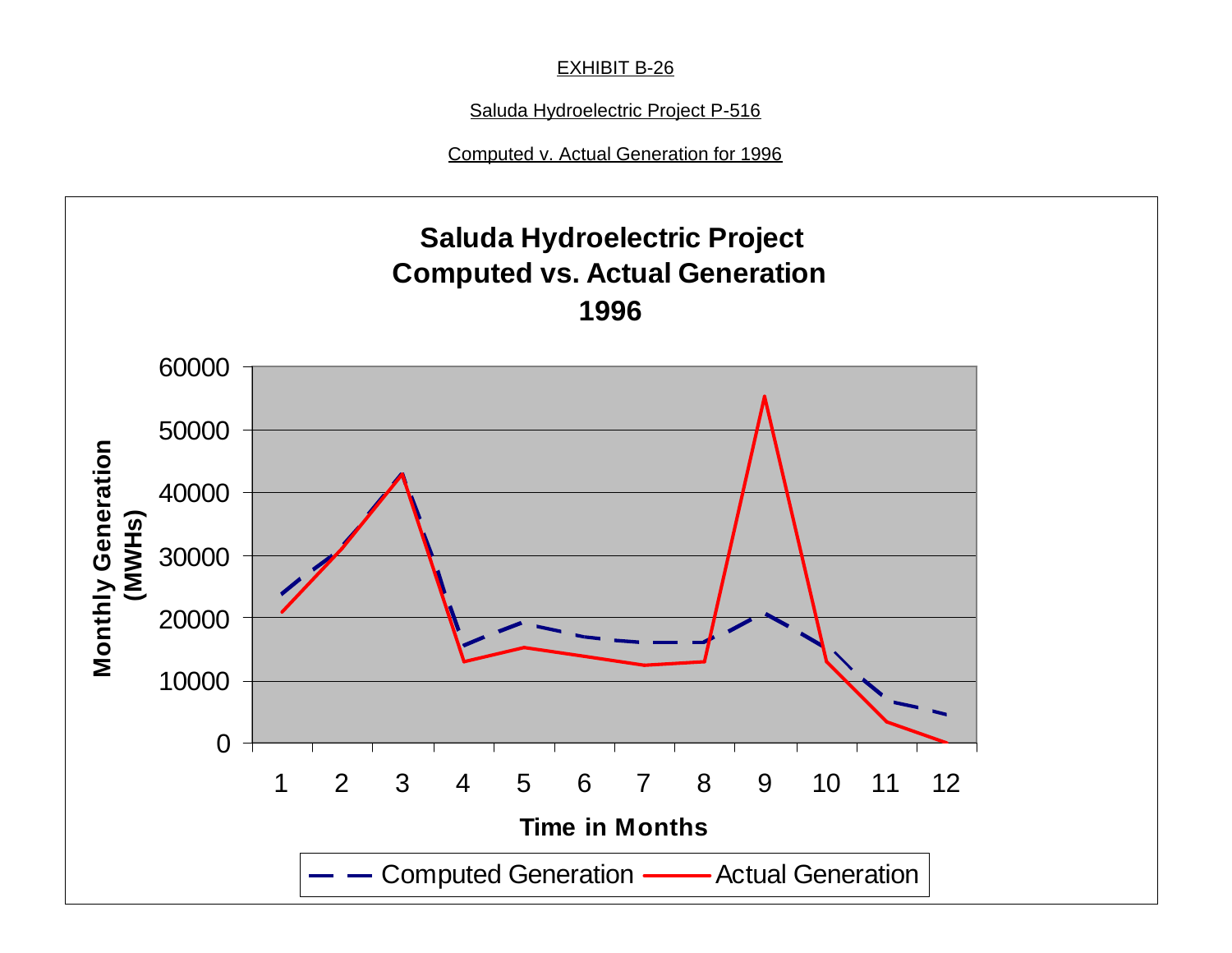Saluda Hydroelectric Project P-516

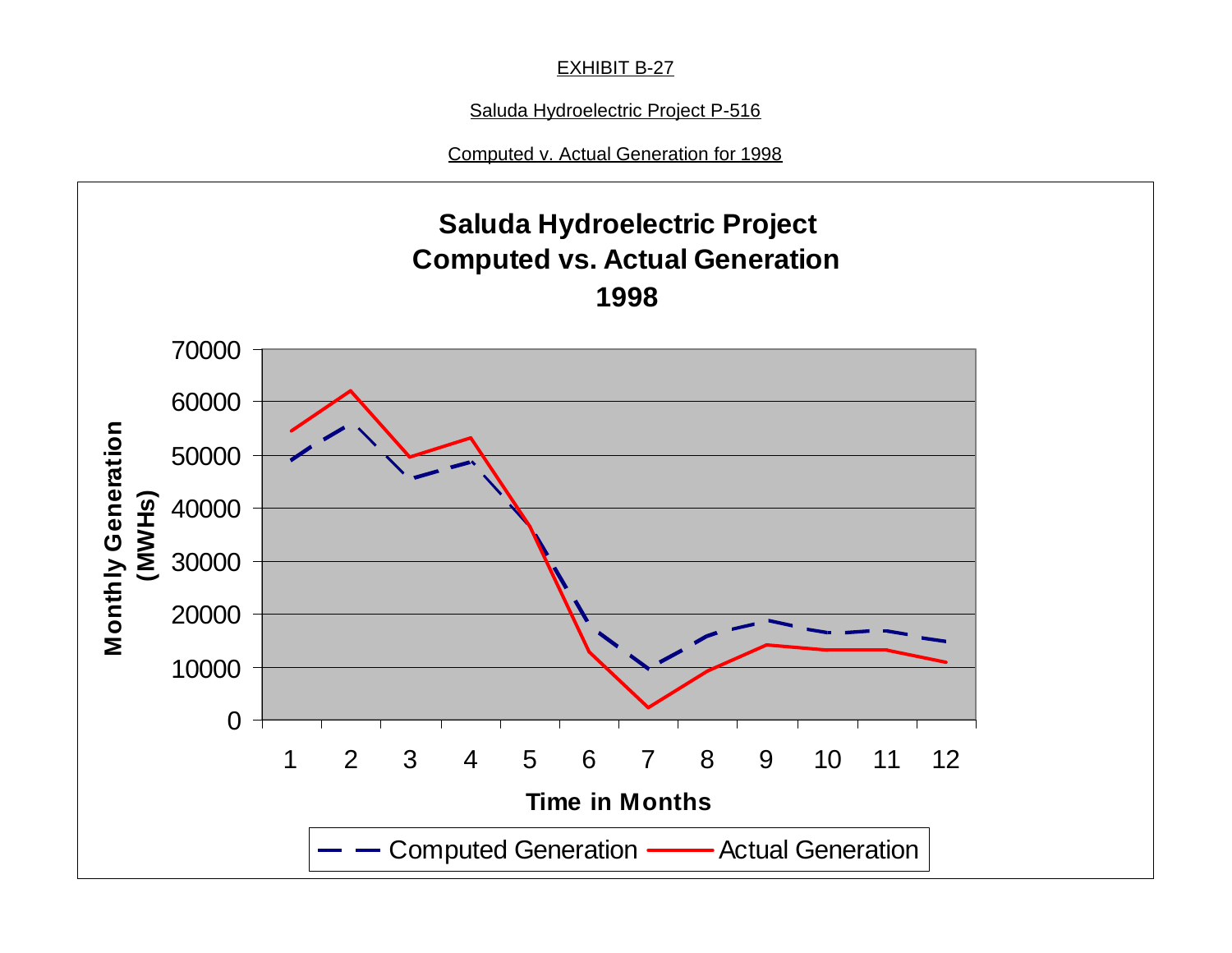Saluda Hydroelectric Project P-516

Computed v. Actual Generation Average for 1993 – 1998 exc. 1997